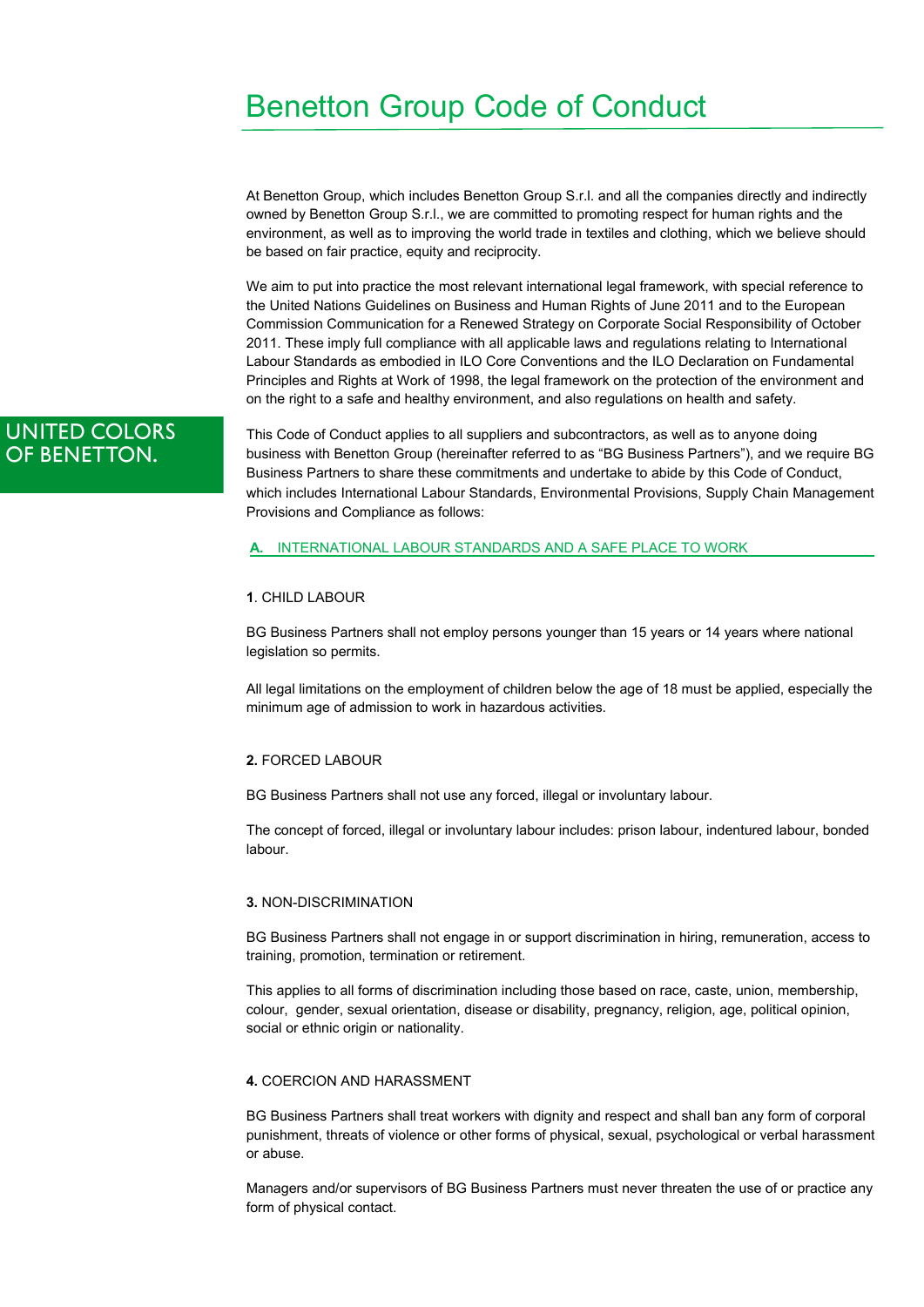#### **5.** ASSOCIATION

BG Business Partners shall permit freedom of association, organization and collective bargaining in a lawful and peaceful manner.

All BG Business Partners' workers have the right to form or join associations or committees of their own choosing and to bargain collectively. Benetton Group shall not tolerate disciplinary or discriminatory actions from BG Business Partners against their workers who choose to peacefully and lawfully organize or join an association.

# **6.** WORKERS' CONTRACTS

BG Business Partners' workers are entitled to a written employment contract, in the local language, stipulating their employment terms and conditions.

BG Business Partners have a responsibility to ensure that all their workers are aware of their legal rights and obligations.

# **7.** WORKING HOURS

BG Business Partners shall comply with all applicable laws or with the collective bargain agreement applicable for the sector in question, if the latter affords greater protection for workers. The normal working week shall be defined by law and shall not, on a regular basis, exceed 48 hours. Personnel shall be given at least one day off in every seven day period.

Overtime work must always be voluntary and compensated in accordance with the law.

Overtime hours must not exceed the number permitted by the law of the country of employment. If such limits do not exist, overtime work should not exceed 12 hours per week.

# **8.** REMUNERATION

BG Business Partners shall ensure that wages paid for a standard working period shall always satisfy as a minimum the basic statutory minimum wage, the prevailing industry wage or the wage negotiated in collective agreements. The wage shall be sufficient to meet at least the basic needs of workers, their families and any other reasonable additional needs. Wages must be paid regularly, on time, and must reflect the experience, qualifications and performance of the worker.

All other types of legally mandated benefits and compensations shall be paid.

No unfair deductions are permitted and workers have the right to a written specification of how the wage has been calculated.

Workers shall be granted and properly compensated for any types of paid leave to which they are legally entitled, including annual leave, maternity/parental leave and sick leave.

# **9.** MIGRANT WORKERS' RIGHTS

Migrant workers shall have exactly the same entitlements as local workers. Any commissions and other fees in connection with the employment of migrant workers must be covered by the employer.

The employer may require a worker to submit identification documents but shall not retain the documents. Lump sum payments by the employer and deposits by workers are not permitted.

**10.** HEALTH AND SAFETY

# **UNITED COLORS** OF BENETTON.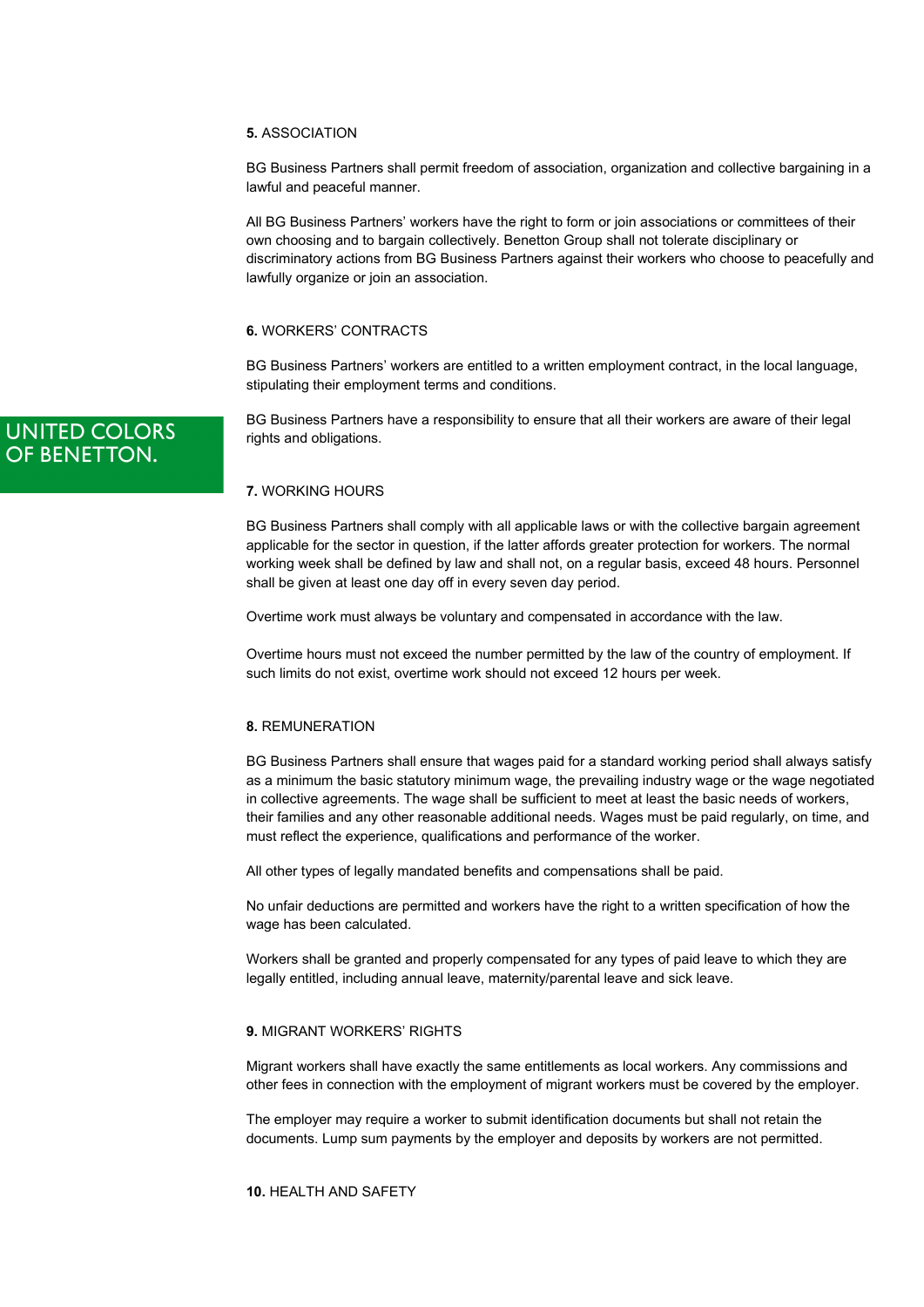We require all BG's Business Partners to make workers' safety a priority at all times.

BG Business Partners shall provide a safe and healthy working environment ensuring a minimum reasonable access to potable water and sanitary facilities, adequate lighting and ventilation.

BG Business Partners shall take adequate steps to prevent accidents and injury to health, in relation to both the working environment and any workplace and premises they provide for their workers.

BG Business Partners shall ensure that the building and premises, where the activity is carried out by its workers, are suitable and appropriate to host productive activities, comply with applicable local law and regulations for its use and comply with the legal provisions on local construction regulations,

BG Business Partners shall provide their workers with protective equipment as required by applicable law and industry standards. BG Business Partners should inform workers about the health and safety risks of not wearing the required personal protective equipment (eye protection, hearing protection, respirator masks, face shields, gloves, aprons, foot protection, etc.).

BG Business Partners should supply workers who perform potentially hazardous work with proper and suitable personal protective equipment and require that it be worn.

No hazardous equipment may be used.

Emergency exits on all floors must be clearly marked, well lit and unblocked all the way out of the building.

Evacuation through emergency exits must always be possible during working hours. Everyone working on the premises must be regularly trained in how to act in case of fire or other emergency.

Appropriate first aid equipment must be available and where legally required a doctor or nurse should be available during working hours.

#### **11.** HOUSING CONDITIONS

If a BG Business Partner provides housing facilities for its workers, the above requirements regarding the premises of the workplace should also cover the dormitory. The housing facilities must be separated from the workplace.

No restrictions shall be applied which interfere with the worker's right to leave the housing facility during their free time.

#### **12.** RISK ASSESSMENT

BG Business Partners should have a procedure for identifying workplace hazards and assessing their risks.

Potential emergency situations and events are to be identified and assessed and their impact minimized by implementing emergency plans and response procedures.

Moreover, BG Business Partners shall include procedures for verifying the environmental and social impact of their operations on the whole of the local community.

### **13.** REFERENCE TO NATIONAL LEGISLATION, CONVENTIONS AND AGREEMENTS

The provisions of this Code of Conduct only constitute minimum standards.

All references to "applicable laws and regulations" in this Code of Conduct shall include local and national codes, rules and regulations as well as applicable treaties and voluntary industry standards.

# **UNITED COLORS** OF BENETTON.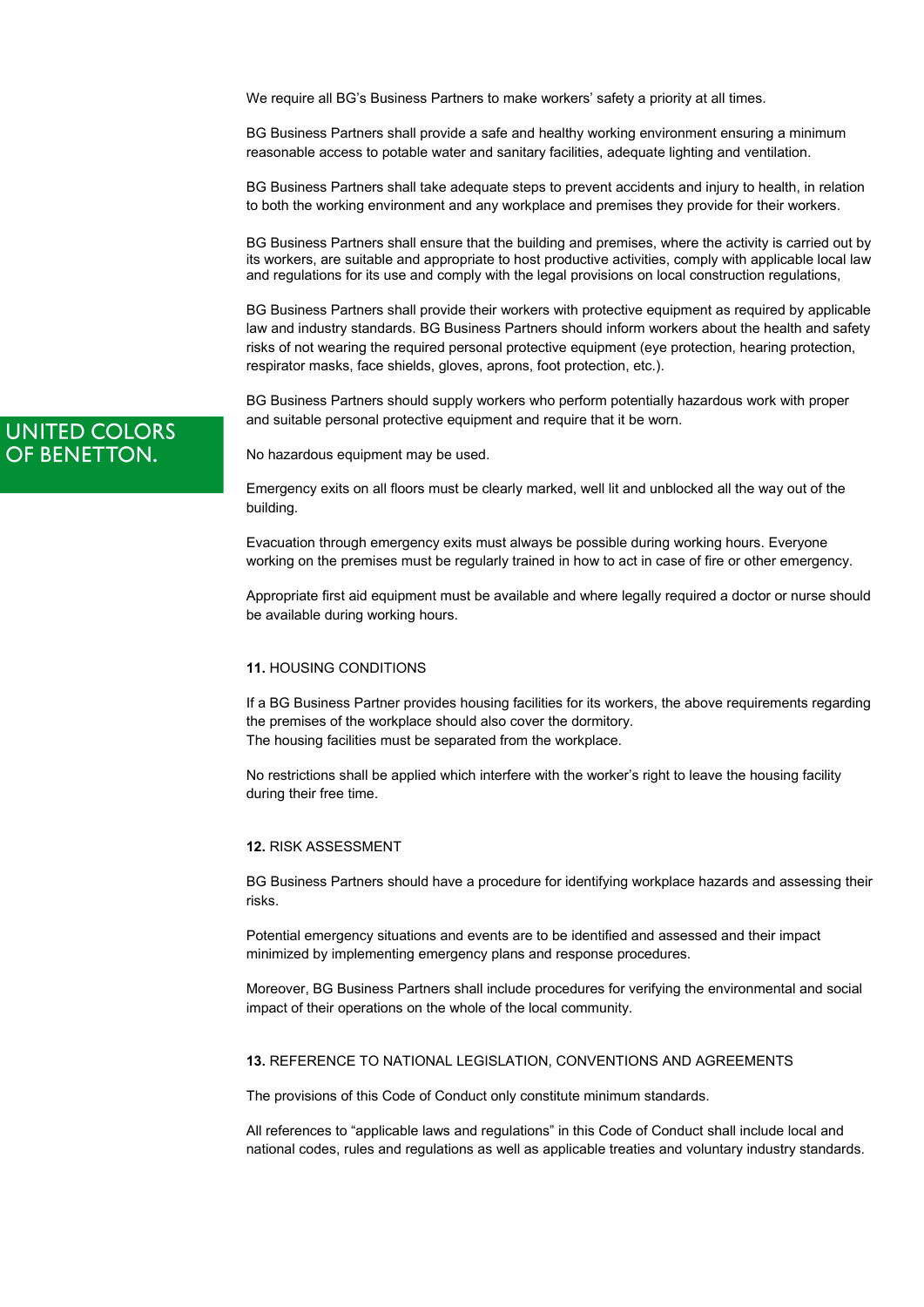If this issue is covered by national regulations or any other applicable law or any other commitments undertaken or applicable, including collective bargaining agreements, the provision which offers greater protection for workers shall apply.

UNITED COLORS<br>OF BENETTON.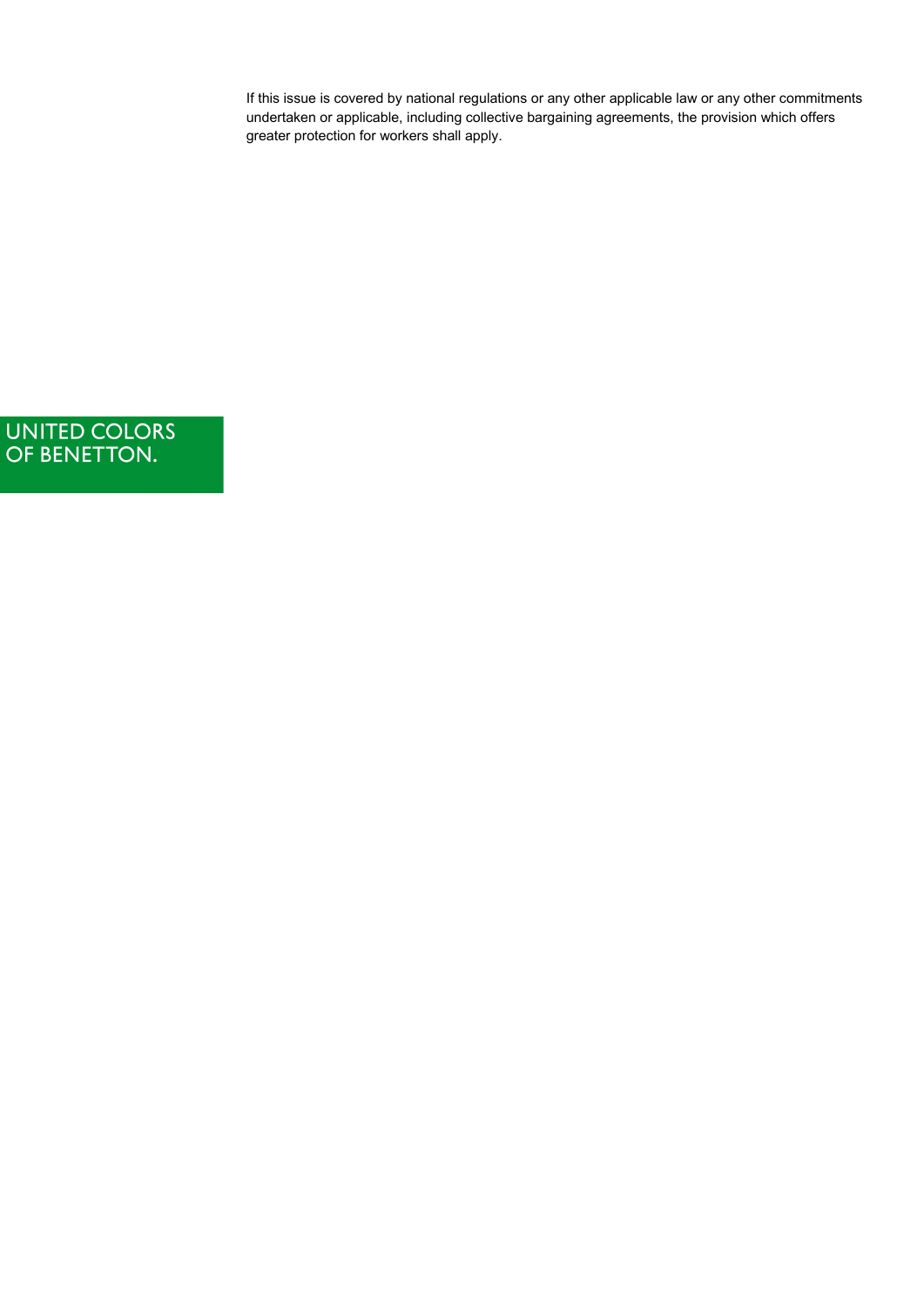# PROTECTION OF THE ENVIRONMENT

# **1.** GENERAL PROVISIONS

A healthy environment is essential to human well-being. BG Business Partners shall comply with all applicable environmental laws and regulations as well as local industry standards if higher.

In all operations, BG Business Partners shall apply the precautionary principle as a general process of environmental due diligence. The general objective of all operations should be to prevent adverse environmental impacts, based on the precautionary principle.

BG Business Partners must have the relevant environmental permits and licences for their operations.

Such permits shall be aimed at preventing soil, water and air pollution and shall be accompanied by relevant implementation procedures by BG Business Partners.

**UNITED COLORS** OF BENETTON.

# **2.** HANDLING CHEMICALS AND HAZARDOUS SUBSTANCES

Chemicals used must be in compliance with Benetton Group's chemical restrictions as referred to in its Technical Safety Specification document, as in force from time to time for the relevant production type.

Chemical containers must be properly labeled and safely stored. A material safety data sheet must be available in the local language and the instructions in it must be followed.

#### **3.** WASTE MANAGEMENT

Any waste and in particular hazardous waste must be handled in a responsible manner and in accordance with relevant laws and regulations, whichever are stricter.

All emissions must be managed in a proper and transparent manner in accordance with the relevant laws and regulations, whichever are stricter.

# **4.** WATER MANAGEMENT

Water is a scarce resource in many parts of the world and we believe it should be used as efficiently as possible. We ask BG's Business Partners to share this concern by paying the strictest attention to the management of water resources.

All outgoing wastewater from wet processes must be treated, before it is discharged, in accordance with local laws.

#### **B.** TRANSPARENCY

#### **1.** TRANSPARENCY AND CO-OPERATION

Benetton Group requires BG Business Partners to respect this Code of Conduct. Benetton Group also expects BG Business Partners to be transparent in the information they provide on their operations. Benetton Group believes in co-operation and it is willing to work with BG Business Partners to achieve sustainable solutions and to promote BG Business Partners who are in compliance.

BG's Business Partners will take appropriate steps to ensure that the provisions of the Code of Conduct are communicated to their workers, including the prominent posting of a copy of the Code of Conduct, in the local language and in a place readily accessible to workers, at all times.